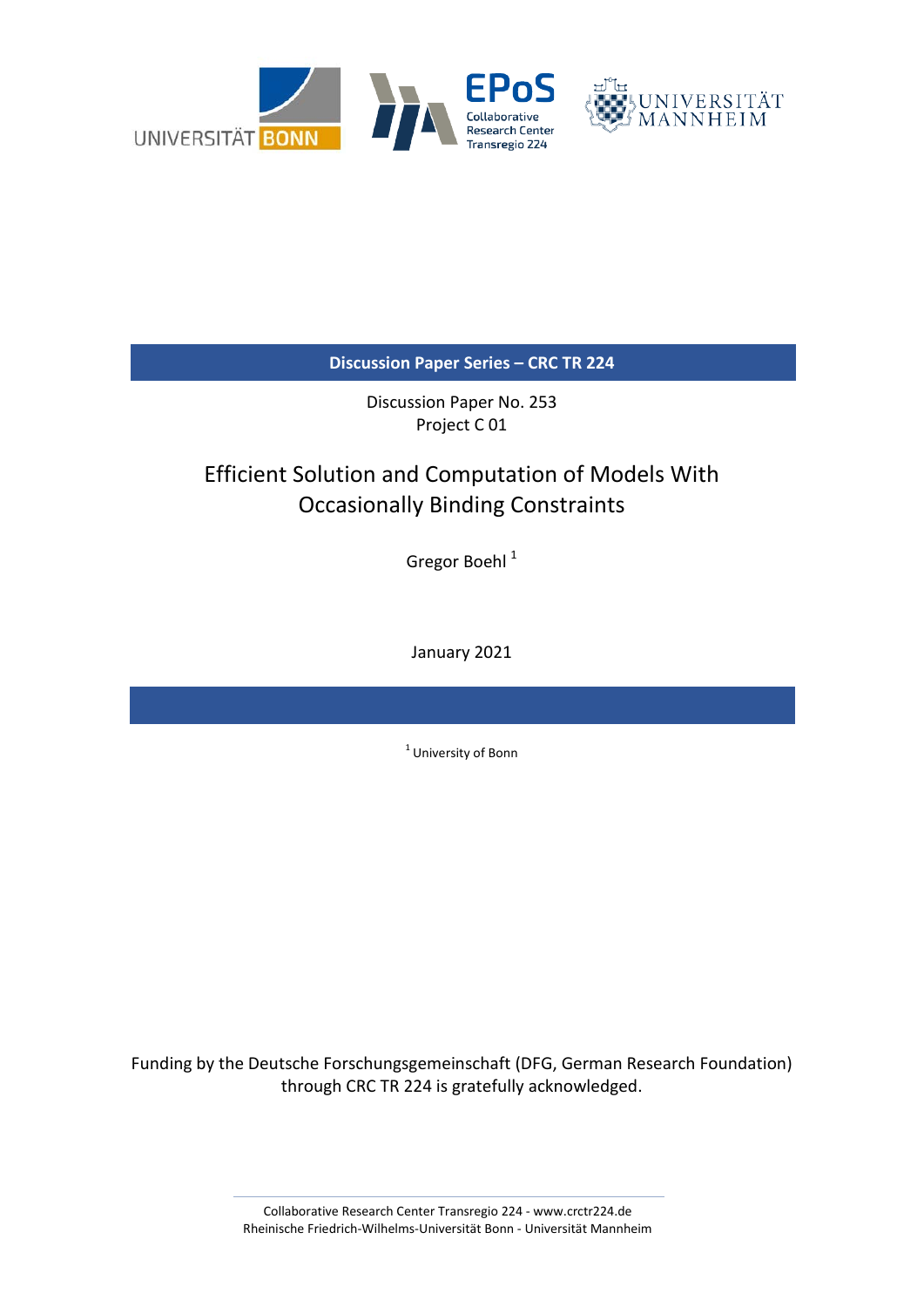# <span id="page-1-0"></span>Efficient Solution and Computation of Models with Occasionally Binding Constraints

Latest version: [http://gregorboehl.com/live/obc\\_boehl.pdf](http://gregorboehl.com/live/obc_boehl.pdf)

Gregor Boehl

University of Bonn

January 11, 2021

# Abstract

Structural macroeconometric analysis and new HANK-type models with extremely high dimensionality require fast and robust methods to efficiently deal with occasionally binding constraints (OBCs), especially since major developed economies have again hit the zero lower bound on nominal interest rates. This paper shows that a linear dynamic rational expectations system with OBCs, depending on the expected duration of the constraint, can be represented in closed form. Combined with a set of simple equilibrium conditions, this can be exploited to avoid matrix inversions and simulations at runtime for significant gains in computational speed. An efficient implementation is provided in Python programming language. Benchmarking results show that for medium-scale models with an OBC, more than 150,000 state vectors can be evaluated per second. This is an improvement of more than three orders of magnitude over existing alternatives. Even state evaluations of large HANK-type models with almost 1000 endogenous variables require only 0.1 ms.

Keywords: Occasionally Binding Constraints, Effective Lower Bound, Computational Methods

# 1 Introduction

Occasionally binding constraints have become an important part of economic modelling, especially since western central banks see themselves (again) constraint by the so-called zero lower bound (ZLB) of the nominal interest rate. A binding ZLB constraint

<sup>?</sup>Email: <gboehl@uni-bonn.de>. Address: University of Bonn, Adenauerallee 24–42, 53113 Bonn, Germany. I am grateful to Hans-Martin von Gaudecker, Alexander Meyer-Gohde, Kenneth Judd, Alexander Richter, Felix Strobel and participants of the 2018 Stanford MMCI Conference, the 2018 EEA Annual Congress and the 2018 VfS Jahrestagung for discussions and helpful comments on the contents of this paper. Part of the research leading to the results in this paper has received financial support from the Alfred P. Sloan Foundation under the grant agreement G-2016-7176 for the Macroeconomic Model Comparison Initiative (MMCI) at the Institute for Monetary and Financial Stability. I gratefully acknowledge financial support by the DFG under CRC-TR 224 (project C01) and under project number 441540692.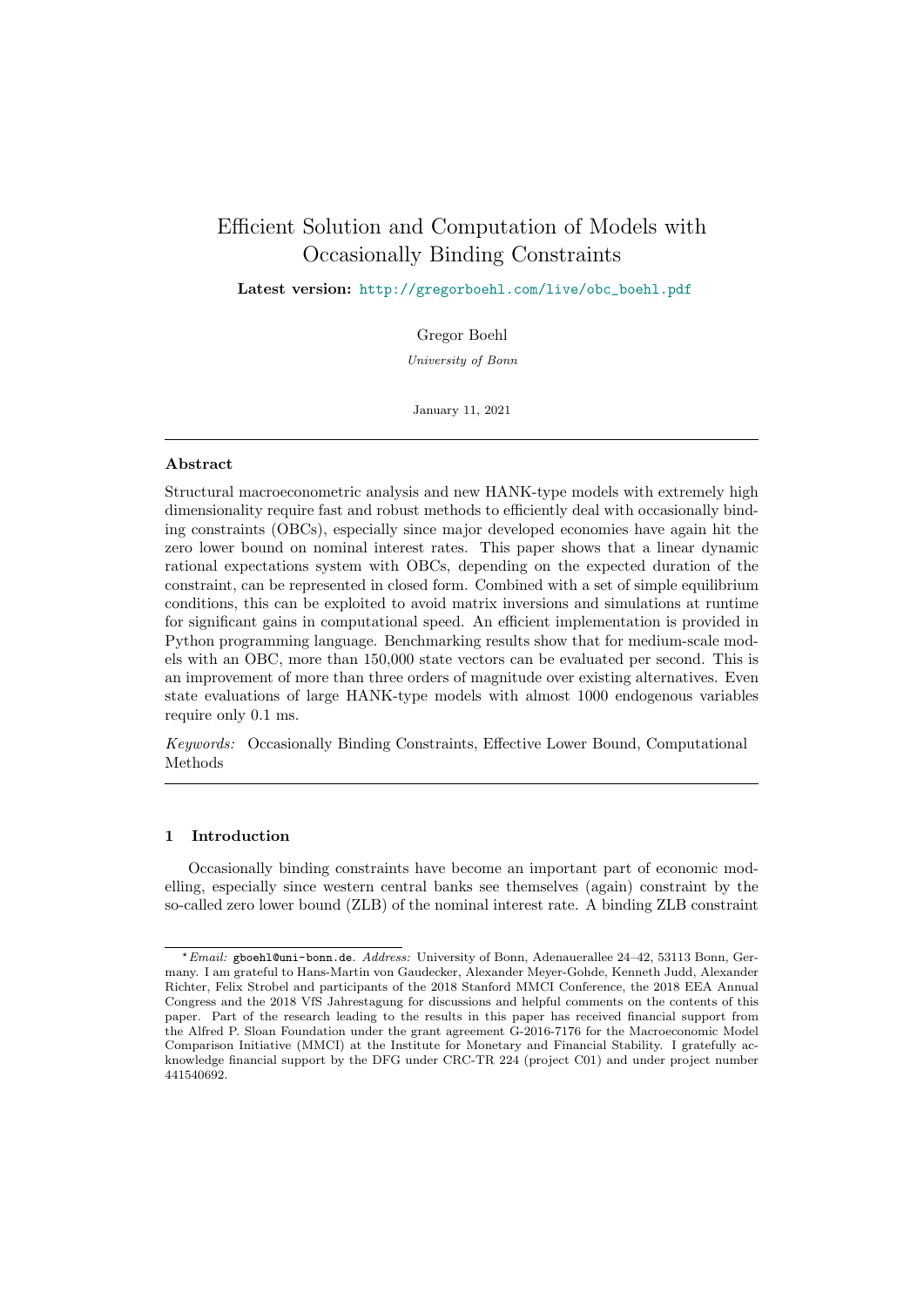poses a major problem for a quantitative-structural analysis: Linear solution methods do no work in the presence of a nonlinearity such as the ZLB and existing alternatives tend to be computationally demanding. The urge to study macroeconomic questions related to the Great Recession and the current Covid-19 crisis in a quantitative-structural framework requires algorithms that are not only accurate, but that are also robust, fast, and computationally efficient.

A particularly important application where efficient and fast methods for occasionally binding constraints (OBCs) are needed is the Bayesian estimation of macroeconomic models. In the US, for example, the ZLB episodes from 2008 to 2015 and again from 2020 onwards will be part of the time series used in structural econometrics for the next decades to come. This calls for methods that are fast enough to explicitly account for the endogenously binding ZLB during the estimation procedure. Further, an active literature develops large-scale New Keynesian models that feature heterogeneous agents and a larger number of idiosyncratic states (HANK models, see e.g. [Reiter, 2009;](#page-13-0) [Kaplan](#page-13-1) [et al., 2018;](#page-13-1) [Bayer et al., 2020\)](#page-12-0). It is straightforward that researchers wish consider OBCs such as the ZLB in this framework. However, the fact that these models tend to have up to 1000 dimensions (and more) simply overburdens the currently available methods.

This paper aims to fill this gap, and significantly expands the set of possible applications of models with OBCs. Given any dynamic general equilibrium model with one or several OBCs, I develop a closed-form state-space representation for the complete expected trajectory of the endogenous variables as a function of the expected duration at the ZLB (the "ZLB spell duration"). Furthermore, I provide the necessary conditions of a rational expectations equilibrium for a set of ZLB spell durations given the state of the economy. Given these two ingredients, the expected ZLB spell durations can be found via a simple iterative scheme. Using the closed-form solution together with the equilibrium conditions allows to check for a model equilibrium instantaneously instead of simulating a complete anticipated equilibrium path for a given ZLB spell. This increases the computational speed of the algorithm substantially.

There exist several solution concepts for DSGE models with  $OBCs<sup>1</sup>$  $OBCs<sup>1</sup>$  $OBCs<sup>1</sup>$ . The currently most frequently used algorithm is OccBin, which was introduced in [Guerrieri and Ia](#page-13-2)[coviello](#page-13-2) [\(2015\)](#page-13-2). The authors propose a recursive representation of the solution given the state of the economy and a set of spell durations. They propose a Newton-like method to iteratively find the set of spell durations. The relatively high computational costs of their approach stems from the fact that for each guess of the spell durations, the Newton-like method requires the complete simulation of the anticipated trajectory. This requires repeated matrix inversions at runtime, which are computationally expensive. While my method shares some features with their algorithm (and, given uniqueness, will return an identical solution), it has a considerable advantage in terms of computation speed and, hence, is also well suited for parameter inference as well as for very high dimensional models.

The method presented in [Holden](#page-13-3) [\(2016,](#page-13-3) [2017\)](#page-13-4) is robust and accurate, especially with regard to proper equilibrium selection. It is however not optimized with regard to computational speed as each guess of the spell durations requires at least one matrix inversion. As the outcomes of the method presented in this paper is, given uniqueness, identical

<sup>&</sup>lt;sup>1</sup>Early work with nonlinear models includes e.g. [Coenen and Wieland](#page-13-5) [\(2003,](#page-13-5) [2004\)](#page-13-6); [Coenen et al.](#page-12-1)  $(2004).$  $(2004).$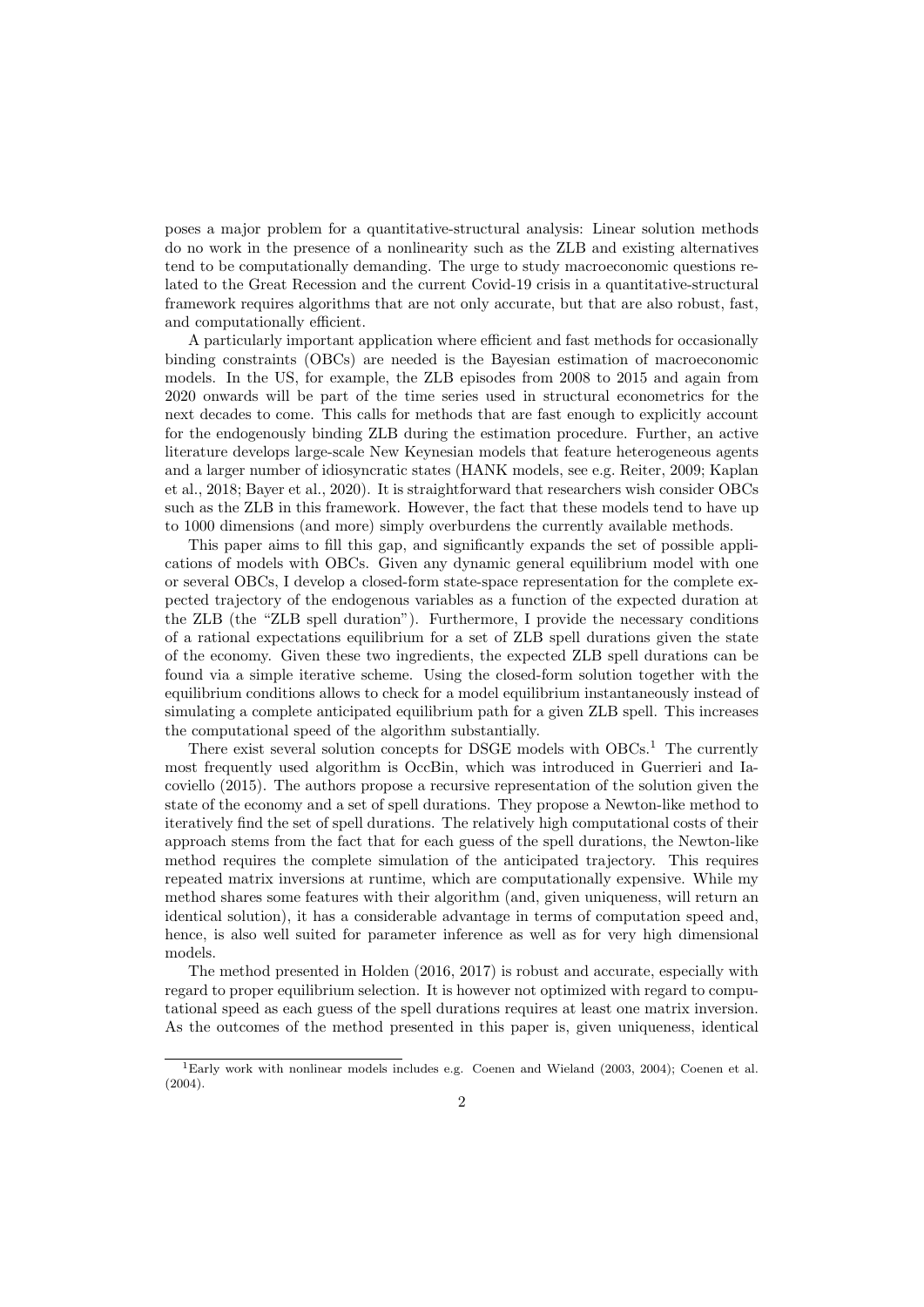to those of the work cited above, I refer to the papers cited above for comparisons with other nonlinear methods such as policy function iteration.

I provide speed benchmarks of the suggested method for two applications that both incorporate an endogenously binding ZLB: I first benchmark against a standard mediumscale New-Keynesian model in the style of [Smets and Wouters](#page-13-7) [\(2007\)](#page-13-7) and then against the HANK model of [Bayer et al.](#page-12-0) [\(2020\)](#page-12-0). For the medium scale model, my method performs one evaluation of a state vector in less than seven microseconds  $(\frac{7}{1000})$  ms) or more than 150,000 evaluations per second. For the HANK-type model with almost 1000 endogenous variables these are still about 0.1 ms per evaluation or 8219 evaluations per second. In comparison, OccBin takes in average 0.01 seconds per evaluation, corresponding to 95.7 evaluations per second. This implies a speed advantage of the method presented in this work by a factor of 1500.

A reference implementation of the proposed solution method, together with a parser and related econometric tools, is implemented in the <pydsge> package.[2](#page-1-0) Computational advantage also depends on efficient implementation. The implementation is written in the freely available language Python.[3](#page-1-0) The rest of this paper is structured as follows. Section [2](#page-3-0) develops the solution method and discusses details regarding the implementation. In Section [3](#page-9-0) I provide speed benchmarks. Section [4](#page-12-2) concludes.

### <span id="page-3-0"></span>2 Method

Assume a linear rational expectations model that is subject to  $n_c$  OBCs.<sup>[4](#page-1-0)</sup> Inspired by [Uhlig et al.](#page-13-8) [\(1995\)](#page-13-8); [Binder and Pesaran](#page-12-3) [\(1995\)](#page-12-3); [Villemot et al.](#page-13-9) [\(2011\)](#page-13-9), the linearized first order conditions of this system can be represented by

<span id="page-3-1"></span>
$$
E_t\left[\mathfrak{A}z_{t+1} + \mathfrak{B}z_t + \mathfrak{C}z_{t-1} + \mathfrak{D}\epsilon_t + \sum_j^{n_c} \mathfrak{h}_j \max\left\{\mathfrak{a}_j z_{t+1} + \mathfrak{b}_j z_t + \mathfrak{c}_j z_{t-1} + \mathfrak{d}_j \epsilon_t, \bar{r}_j\right\}\right] = 0,
$$
\n(1)

where  $y_t$  is the n-dimensional vector of all model variables and  $\epsilon_t$  the  $n_{\epsilon}$ -dimensional vector of iid. exogenous shocks.  $\mathfrak{A}, \mathfrak{B}$  and  $\mathfrak{C}$  are generic  $n \times n$  system matrices whereas,  $\mathfrak D$  is a  $n \times n_{\epsilon}$  matrix. Equation [\(1\)](#page-3-1) can elegantly be reduced to

<span id="page-3-2"></span>
$$
E_t\left[Ay_{t+1} + By_t + Cy_{t-1} + \sum_j^{n_c} h_j \max\{a_j y_{t+1} + b_j y_t + c_j y_{t-1}, \bar{r}_j\}\right] = 0, \quad (2)
$$

with  $y_t = (z_t, \epsilon_{t+1}), A = \begin{bmatrix} 1 & 0 \\ 0 & 1 \end{bmatrix}$  $\mathfrak{A} \quad 0$ 0 0  $\begin{array}{c} \begin{array}{c} \begin{array}{c} \end{array} \\ \begin{array}{c} \end{array} \end{array} \end{array}$  $, B = \begin{bmatrix} 1 & 1 \\ 1 & 1 \end{bmatrix}$  $\mathfrak{B} = 0$  $0 \quad I$  $\begin{array}{c} \hline \rule{0pt}{2.2ex} \\ \rule{0pt}{2.2ex} \end{array}$  $, C =$ C D 0 0 and  $a_j = (\mathfrak{a}_j, 0), b_j = (\mathfrak{b}_j, 0),$  $c_j = (\mathfrak{c}_i, \mathfrak{d}_j)$ ,  $h_j = (\mathfrak{h}_j, 0)$  for each constraint j. Each variable  $r_{j,t}$   $\forall j \in 1, 2, \cdots, n_c$  is

<sup>&</sup>lt;sup>2</sup>The package is available at <https://github.com/gboehl/pydsge>.

<sup>3</sup>Python, combined with the just-in-time compiler Numba, can provide speed benchmarks that are en-par with compiled languages such as C or Fortran while comprising the advantages of a high-level programming language.

<sup>&</sup>lt;sup>4</sup>See e.g. Schmitt-Grohé and Uribe [\(2004\)](#page-13-10) for pertubation methods to obtain a linear representation from the nonlinear model.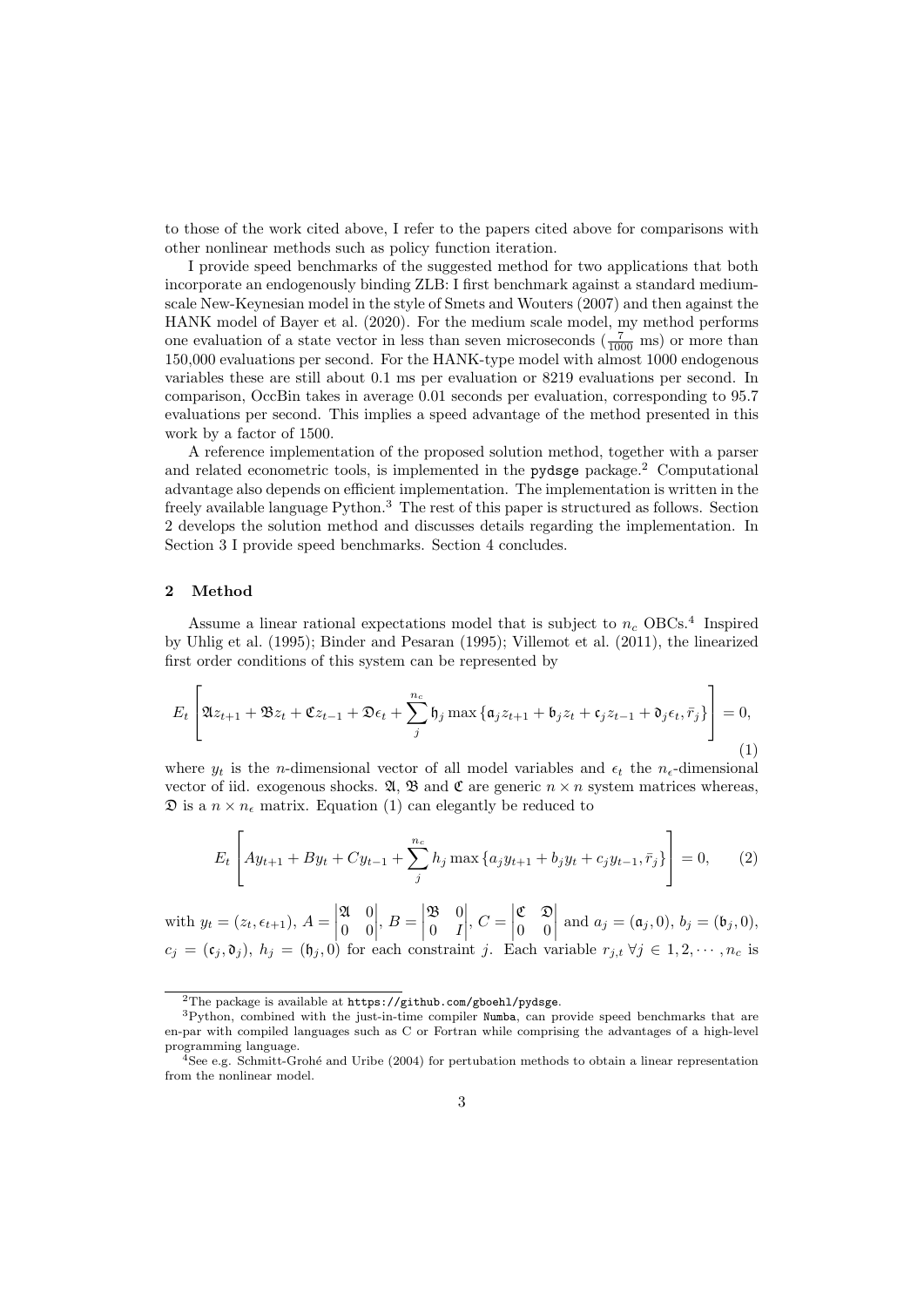subject to an occasionally binding constraint represented by a set of vectors  $\{a_i, b_i, c_i\}$ and a minimum value of  $r_{j,t}$  denoted  $\bar{r}_j$ .  $h_j \in \mathbb{R}^n$  contains the coefficients of  $r_{j,t}$  in each equation of the linear system.

<span id="page-4-0"></span>Also define the system in which all constraints are slack (the unconstrained system) as

$$
\hat{A}y_{t+1} + \hat{B}y_t + \hat{C}y_{t-1} = 0,\t\t(3)
$$

with

$$
\hat{A} = A + \sum_{j}^{n_c} h_j \otimes a_j \tag{4}
$$

$$
\hat{B} = B + \sum_{j}^{n_c} h_j \otimes b_j,\tag{5}
$$

$$
\hat{C} = C + \sum_{j}^{n_c} h_j \otimes c_j.
$$
\n(6)

Let me borrow the Assumptions 1 and 2 from [Holden](#page-13-3) [\(2016\)](#page-13-3) (or, alternatively, from [Rendahl](#page-13-11) [\(2017\)](#page-13-11)) and restate them here:

**Assumption 1.** For any given  $y_0 \in \mathbb{R}^n$ , Equation [\(3\)](#page-4-0) has a unique solution, which takes the form  $y_t = F y_{t-1}$  for  $t \in \mathbb{N}^+$ , where  $F = -(\hat{B} + \hat{A}F)^{-1}\hat{C}$ , and where all the eigenvalues of F are weakly inside the unit circle.

Assume further, to imply that all the eigenvalues of  $F$  are strictly inside the unit circle, that:

# Assumption 2.

$$
\det\left(\hat{A} + \hat{B} + \hat{C}\right) \neq 0,\tag{7}
$$

Equation  $(2)$  can be cast in the form (see e.g. [Klein](#page-13-12)  $(2000)$  or [Villemot et al.](#page-13-9)  $(2011)$ ):

$$
PE_{t}x_{t+1} = Mx_{t} + \sum_{j}^{n_{c}} h_{j} \max \{ p_{j}E_{t}x_{t+1} + m_{j}x_{t}, \bar{r}_{j} \},
$$
\n(8)

with  $x_t =$  $s_{t-1}$  $c_t$  $\begin{array}{c} \begin{array}{c} \begin{array}{c} \end{array} \\ \begin{array}{c} \end{array} \end{array} \end{array}$ , where  $c_t$  are the forward looking variables (controls) and  $s_{t-1}$  are the states updated by the time-t shocks as above.

Denote the system in which all constraints are slack (the unconstrained system) as

<span id="page-4-1"></span>
$$
\hat{P}E_t x_{t+1} = \hat{M}x_t,\tag{9}
$$

with

$$
\hat{P} = \left(P + \sum_{j}^{n_c} h_j \otimes p_j\right) \quad \text{and} \quad \hat{M} = \left(M + \sum_{j}^{n_c} h_j \otimes m_j\right). \tag{10}
$$

For the larger part of this section I will assume that P and  $\hat{P}$  are invertible as this simplifies display. I will first outline the solution method for only one constraint, taking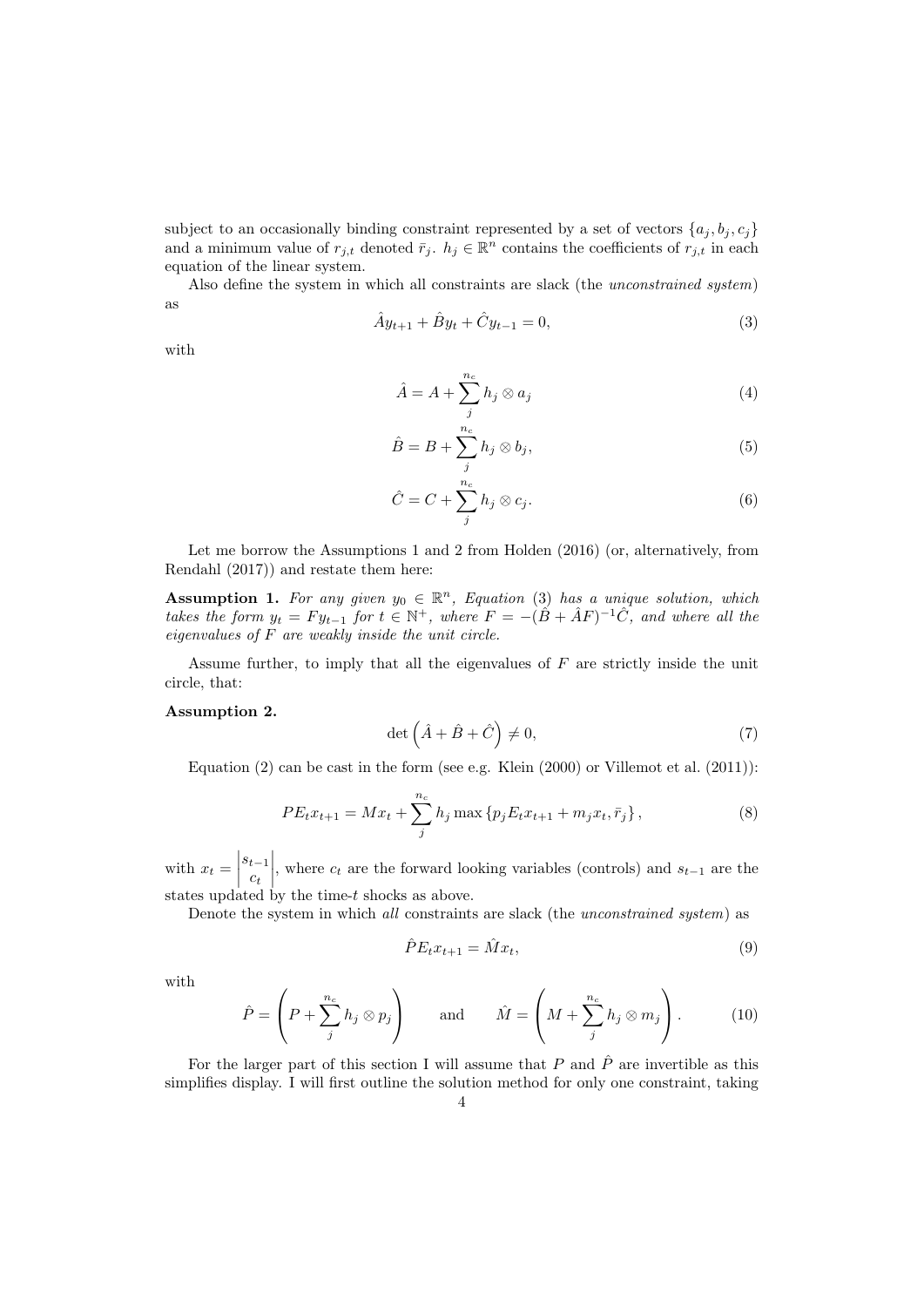the durations for which the constraint holds as given. Then I present a simple iteration scheme to find the expected durations. The generalization to many occasionally binding constraints is then straightforward and left to the reader.

#### 2.1 A representation in closed form

To fix ideas, let us focus on the case with only one constraint, which is given by  $(h_0, p_0, m_0)$ . Under the assumption that P and  $\hat{P}$  are invertible System [\(9\)](#page-4-1) can be rewritten as

<span id="page-5-1"></span>
$$
E_t x_{t+1} = \begin{cases} \hat{N}x_t & \forall p_0 E_t x_{t+1} + m_0 x_t - \bar{r} \ge 0 \\ N x_t + q_0 \bar{r} & \forall p_0 E_t x_{t+1} + m_0 x_t - \bar{r} < 0, \end{cases} \tag{11}
$$

with  $\hat{N} = \hat{P}^{-1}\hat{M}$ ,  $N = P^{-1}N$  and  $q_0 = P^{-1}h_0$ .

We first assume that if the constraint binds, it always binds already in the current period t (hence there is no transition to the constraint). Let  $k_t$  be the expected duration of the spell to the constraint in period  $t$ . Denote a rational expectations solution to  $(9)$ given  $k_t$  and the state variables  $s_{t-1}$  as the function f such that

<span id="page-5-5"></span>
$$
c_t = f(k_t, s_{t-1}).\tag{12}
$$

In slight abuse of notation, I will occasionally use  $k$  and  $f(k)$  as shorthand where the states  $s_{t-1}$  and the time-t subscripts are understood. Also, denote as  $x_t|k$  the variables vector conditional on expecting the constraint to hold for  $k$  periods, which is trivial to find once  $f$  is known.

For the unconstrained system  $\hat{N}$ ,  $c_t$  can be found using familiar methods like the QZ-decomposition as suggested by [Klein](#page-13-12) [\(2000\)](#page-13-12). Denote this (linear) solution for  $c_t$  by the matrix  $\Omega$ :

<span id="page-5-2"></span><span id="page-5-0"></span>
$$
c_t = \Omega s_{t-1} \quad \forall \ p_0 E_t x_{t+1} + m_0 x_t > \bar{r}
$$
\n(13)

For  $\Psi = \begin{vmatrix} -\Omega & I \end{vmatrix}$ , Equation [\(13\)](#page-5-0) implies that

$$
E_t\left\{\Psi\left|\begin{array}{c} s_{t+k} \\ c_{t+k+1} \end{array}\right|\right\} = 0 \quad \forall \ p_0 E_t x_{t+k+1} + m_0 x_{t+k} \ge \bar{r},\tag{14}
$$

i.e. for every future period  $t + k$  in which the system is expected to be unconstrained.

Now assume that the constraint binds at time  $t$  and will continue to do so until period  $t + k$ . Iterating System [\(11\)](#page-5-1) forward yields

<span id="page-5-4"></span><span id="page-5-3"></span>
$$
E_t\left\{ \left| \begin{array}{c} s_{t+k-1} \\ c_{t+k} \end{array} \right| \right\} = N^k x_t + (I - N)^{-1} (I - N^k) q_0 \bar{r},\tag{15}
$$

where  $(I - N)^{-1}(I - N^k) = \sum_{i=0}^{k-1} N^i$  is the transformation for a geometric series of matrices. Finally, we can combine Equations [\(14\)](#page-5-2) and [\(15\)](#page-5-3) to find  $f$ , i.e. a solution of the controls  $c_t$  in terms of the state variables  $s_{t-1}$  given k:

$$
f(k, s_{t-1}) = \left( c_t : \Psi N^k \left| \begin{array}{c} s_{t-1} \\ c_t \end{array} \right| = -\Psi (I - N)^{-1} (I - N^k) q_0 \bar{r} \right). \tag{16}
$$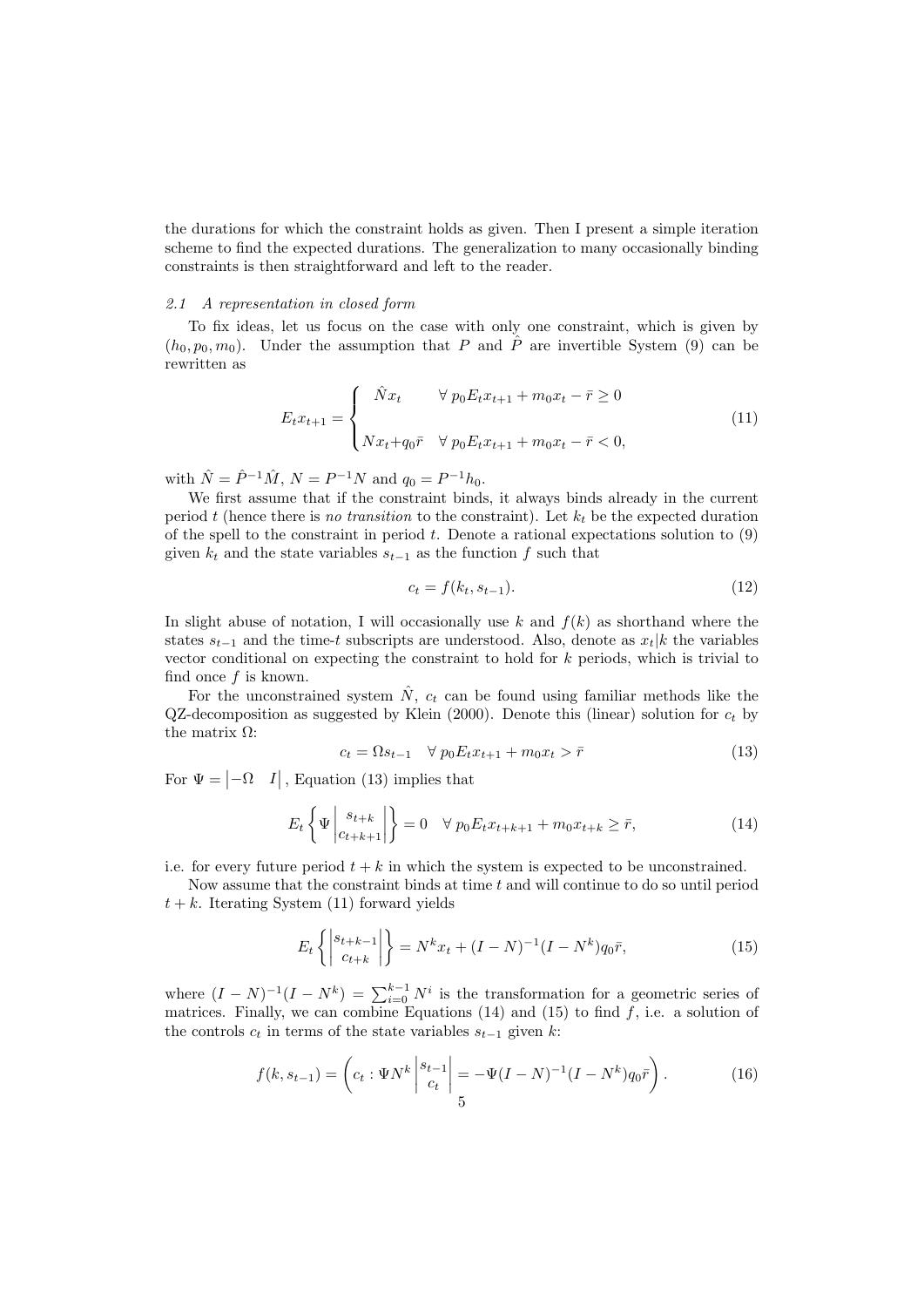Since  $q_0$  is a vector of constants, the whole RHS of Equation [\(16\)](#page-5-4) is known and solving for  $c_t$  is simple.

Let us now relax the assumption that a shock triggers the constraint to hold immediately in time t. This case is in particular relevant for models with persistent endogenous state variables. Take Equation [\(16\)](#page-5-4) as the starting point and allow for a number of periods l in the unconstrained system  $\hat{N}$  until the system is at the constraint:

<span id="page-6-0"></span>
$$
f(k, l, s_{t-1}) = \left( c_t : \Psi N^k \hat{N}^l \left| \begin{array}{c} s_{t-1} \\ c_t \end{array} \right| = -\Psi (I - N)^{-1} (I - N^k) q_0 \bar{r} \right). \tag{17}
$$

Using Equation [\(17\)](#page-6-0) and Equation [\(15\)](#page-5-3) augmented by  $\hat{N}^l$ , we can express the expectations on the variable vector conditional on  $(l_t, k_t)$  of the economy in period j,  $E_t x_i | (l_t, k_t)$ , as a function  $F$  with

<span id="page-6-1"></span>
$$
E_t x_j | (l_t, k_t) = F_j(l_t, k_t, s_{t-1}) = N^{\max\{s-l, 0\}} \hat{N}^{\min\{l, s\}} \begin{vmatrix} f(l_t, k_t, s_{t-1}) \\ s_{t-1} \end{vmatrix}
$$
  
+  $(I - N)^{-1} (I - N^{\max\{j-l, 0\}}) q_0 \bar{r}.$  (18)

Note that  $F_1(0, 0, j_{t-1})$  is the generic solution to the unconstrained system.

## 2.2 Solving for the spell durations  $(l, k)$

Again, let us first consider the simpler case in which we assume that any shock that causes the constraint to bind, it will cause it to bind immediately in time  $t$  (the nontransitory case). The following proposition summarizes the conditions for  $(x_t, s_{t-1}, k)$  to be a rational expectations equilibrium:

Proposition 1 (non-transitory equilibrium). Assuming non-transition, a number of expected periods  $k^*$  at the constraint is part of a rational expectations equilibrium iff

<span id="page-6-5"></span>
$$
p_0 E_t[x_{t+k+1}|k^*] + m_0 x_{t+k}|k^* \ge \bar{r} > p_0 E_t[x_{t+k+1}|k] + m_0 x_{t+k}|k \tag{19}
$$

for all  $k^* > k \geq 0$ , hence if in expectations the system is constrained for exactly  $k^*$ periods.

Let us proceed to the practically relevant case where agents may expect the unconstrained system to prevail for some transition time before the constraint binds for  $k$  periods. Using Equation [\(18\)](#page-6-1), Proposition [2](#page-6-2) summarizes the respective equilibrium conditions.

<span id="page-6-2"></span>**Proposition 2** (transitory equilibrium). A pair  $(l^*, k^*)$  is part of a rational expectations equilibrium iff

<span id="page-6-3"></span>
$$
p_0 E_t[x_{t+j+1}|(l^*,k^*)] + m_0 x_{t+j}|(l^*,k^*) \ge \bar{r} \quad \forall j < l^* \land j \ge k^* + l^* \tag{20}
$$

<span id="page-6-4"></span>and

$$
p_0 E_t[x_{t+j+1}|(l^*,k^*)] + m_0 x_{t+j}|(l^*,k^*) < \bar{r} \quad \forall l^* \le j < k^* + l^*.
$$
 (21)

In other words,  $(l, k)$  are part of an equilibrium, if in expectations, the constraint starts binding exactly in period  $t + l$  and ends to bind exactly in period  $t + l + k$ .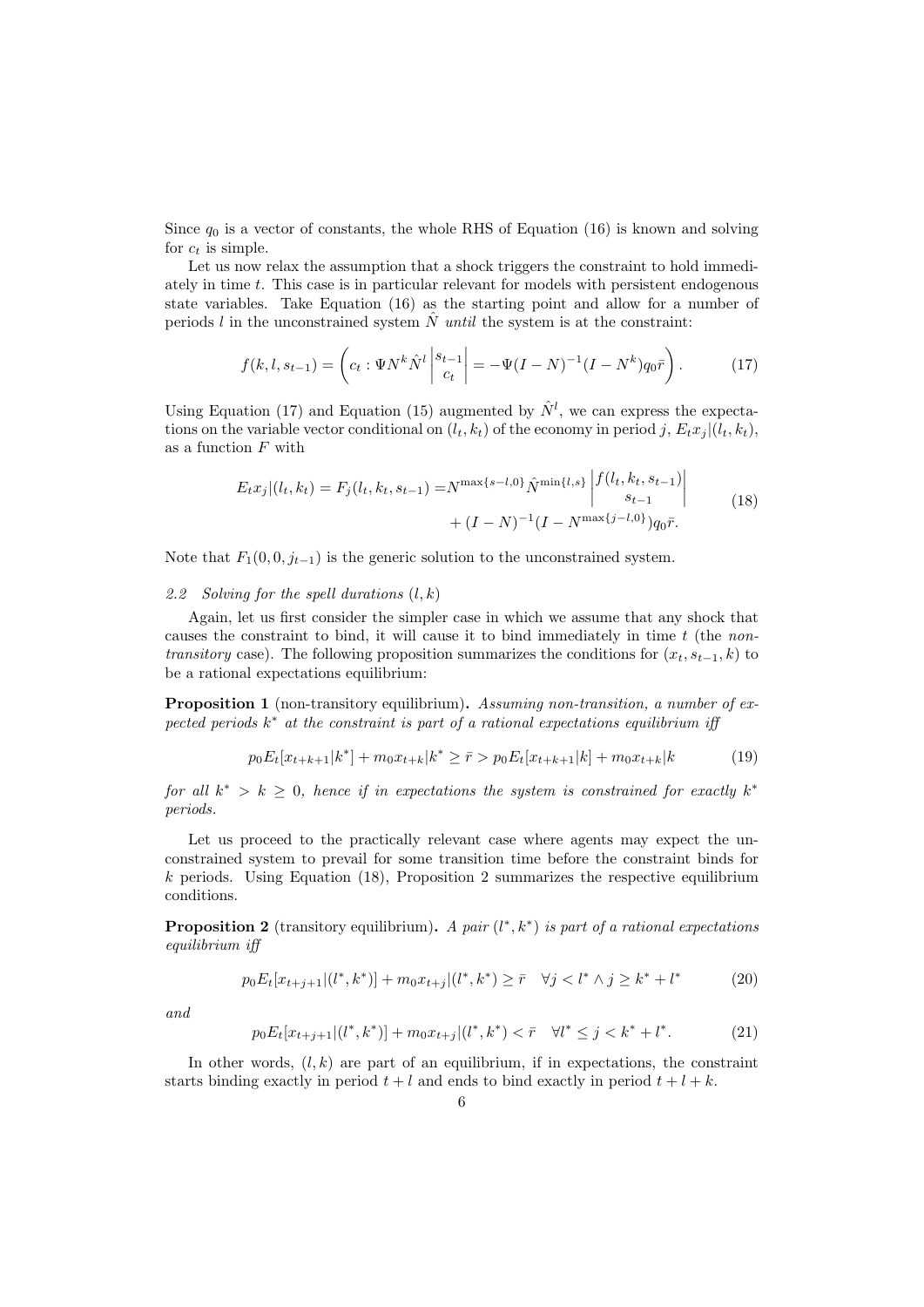Unfortunately there is no closed form solution for  $(l^*, k^*)$  given  $s_{t-1}$ . A set of  $(l^*, k^*)$ that satisfies Proposition [2](#page-6-2) must be found using an iterative scheme. As this problem requires an iterative scheme on an integer domain, a theoretical assessment is at least difficult because most theoretical work on similar algorithms deals with real valued functions. Given those limits, some insights regarding the existence and uniqueness of such solutions are provided by [Holden](#page-13-4) [\(2017\)](#page-13-4). An integer based Newton-like method as employed by [Guerrieri and Iacoviello](#page-13-2) [\(2015\)](#page-13-2) is not efficient because it requires the evaluation of the complete anticipated trajectory of  $x_t$  and furthermore can not draw on the nice convergence properties of the standard real-valued Newton method. This makes their method diffucult to use if OBC problems are not well behaved. Given  $s_{t-1}$ , an equilibrium satisfying conditions [\(20\)](#page-6-3) and [\(21\)](#page-6-4) will generally be the same as in [Holden](#page-13-4) [\(2017\)](#page-13-4). The crucial advantage of the formulation provided here is the closed form expression of  $E_t[x_{t+i} | (l, k)].$ 

An optimal iterative scheme can be hand-tailored to the problem. For the purpose of the estimation of large-scale DSGE models, in which the constraint is the zero lower bound on nominal interest rates, [Boehl and Strobel](#page-12-4) [\(2020\)](#page-12-4), [Boehl et al.](#page-12-5) [\(2020\)](#page-12-5) and [Boehl](#page-12-6) [and Lieberknecht](#page-12-6) [\(2021\)](#page-12-6) use the following iterative scheme:

```
1, k = 0, 0for l in range(l_max):
   if b F(1, 0, 1, v) - r_bar < 0:
       # constraint binds: interrupt loop
       break
   if l is l max -1:
       # return that l=k=0 is an equilibrium
       return 0, 0
...
```
Hence, if the constraint is not reached within  $1$  max periods ahead in the future, exit. Otherwise assume  $k > 0$  and iterate over l and k until the equilibrium conditions in [\(19\)](#page-6-5), [\(20\)](#page-6-3) and [\(21\)](#page-6-4) are satisfied:

```
...
for l in range(l_max):
   for k in range(1, k_max):
       if l:
           if b F(1, k, 0, v) - r_b = c):
               # skip inner loop to next k
               continue
           if b F(1, k, 1-1, v) - r_{bar} < 0:
               # skip inner loop ...
               continue
       if b F(1, k, k+1, v) - r_{bar} < 0:
           continue
       if b F(1, k, 1, v) - r_b = ccontinue
       if b F(1, k, k+1-1, v) - r_{bar} > 0:
           continue
       # if we made it here, this must be an equilibrium
```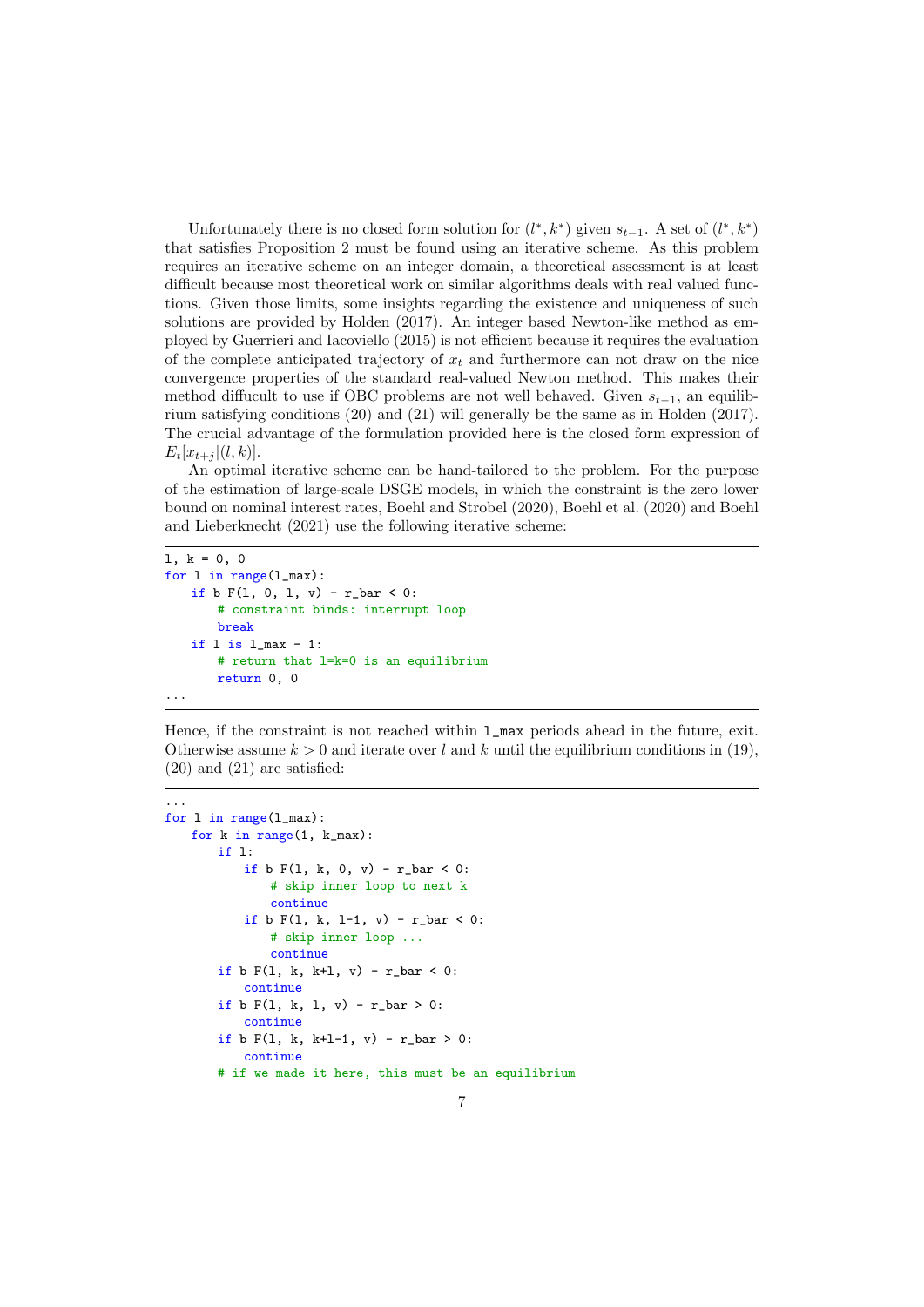```
return l, k
# if the loop went though without finding an equilibrium, throw a warning or set
    error flag
flag = True
warn('No equilibrium exists!11')
```
This scheme is very efficient for the specific problem because for more than 50% of the data points used the ZLB is not binding and the method will already exit in the first loop.<sup>[5](#page-1-0)</sup> If it does not exit, then for post-2008 data points it is predominantly the case that the ZLB already is binding. In this case  $l^* = 0$  and only  $k^*$  is to be determined. As, according to the Primary Dealer Survey, most market participants expected the ZLB to be binding for about eight quarters, the procedure will on average need 8 guesses until an equilibrium is found. If at all,  $l^*$  will only be positive in 2008Q3 when the economy is not yet at the ZLB, but the shocks originating from the Subprime Mortgage Crisis have triggered the ZLB to be expected to bind in the very near future.

While the above procedure is tailored to work most efficiently in the context of estimating DSGE models with the ZLB, it is generic and applicable to any sort of constraint. The resulting transition function is linear for the region where the constraint does not bind and (increasingly) nonlinear when it binds. Note that this algorithm includes an active assumption on equilibrium selection: if for a  $s_{t-1}$  several sets of  $(l^*, k^*)$  exist that satisfy Proposition 2, the set with the lowest  $l^*$  is chosen.

# 2.3 Preprocessing and the case of singular P or  $\hat{P}$

Let us now turn to the practically more relevant case where we relax the assumption that P and  $\hat{P}$  are invertible. Use the QL decomposition on  $M = QL$  and on  $\hat{M} = \hat{Q}\hat{L}$ . Let  $n_c$  be the number of control variables. Premultiplication of [\(9\)](#page-4-1) by Q ( $\hat{Q}$ , respectively), and premultiplication of the  $n_c$  lower rows by the inverse of the lower-right  $n_c \times n_c$ submatrix of  $L(\hat{L})$  leads to:<sup>[6](#page-1-0)</sup>

$$
\begin{vmatrix} \hat{P}_{11} & \hat{P}_{12} \\ \hat{P}_{21} & \hat{P}_{22} \end{vmatrix} \begin{vmatrix} s_t \\ E_t c_{t+1} \end{vmatrix} = \begin{vmatrix} \hat{M}_{11} & 0 \\ \hat{M}_{21} & I \end{vmatrix} \begin{vmatrix} s_{t-1} \\ c_t \end{vmatrix} \qquad \forall p_0 E_t x_{t+1} + m_0 x_t - \bar{r} \ge 0, \quad (22)
$$

$$
\begin{vmatrix} P_{11} & P_{12} \\ P_{21} & P_{22} \end{vmatrix} \begin{vmatrix} s_t \\ E_t c_{t+1} \end{vmatrix} = \begin{vmatrix} M_{11} & 0 \\ M_{21} & I \end{vmatrix} \begin{vmatrix} s_{t-1} \\ c_t \end{vmatrix} + \begin{vmatrix} h_{0,s} \\ h_{0,c} \end{vmatrix} \overline{r} \quad \forall \ p_0 E_t x_{t+1} + m_0 x_t - \overline{r} < 0. \tag{23}
$$

Additionally to the function f introduced in Equation [\(12\)](#page-5-5), define q as

$$
s_t = g(l, k, s_{t-1}),
$$
\n(24)

and note that

$$
F_0(l,k,s_{t-1}) = \begin{vmatrix} g(l,k,s_{t-1}) \\ f(l,k,s_{t-1}) \end{vmatrix}.
$$
 (25)

<sup>5</sup>For example, [Boehl and Strobel](#page-12-4) [\(2020\)](#page-12-4) use US data from 1998 to 2020, which contains the ZLB period from 2008Q4 to 2015Q4.

<sup>&</sup>lt;sup>6</sup>The fact that the lower-right submatrices of L and  $\hat{L}$  are nonsingular follows simply from the fact that controls are defined on their future values.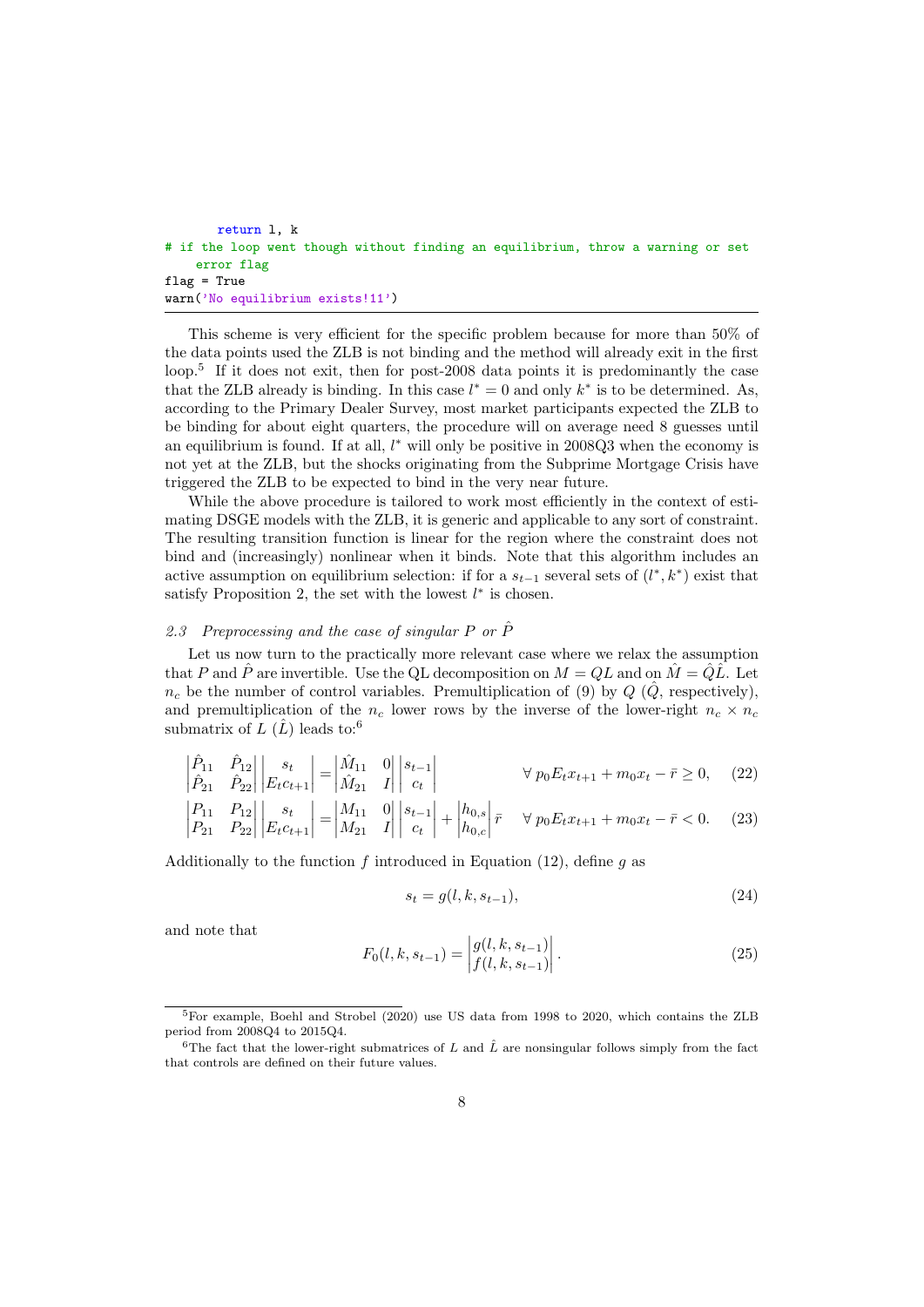Again, both functions are linear in  $s_{t-1}$  given  $(l, k)$  and take the form

$$
f(l, k, s_{t-1}) = \tilde{f}(l, k)s_{t-1} + \bar{f}(l, k)\bar{r},
$$
\n(26)

$$
g(l, k, s_{t-1}) = \tilde{g}(l, k)s_{t-1} + \bar{g}(l, k)\bar{r},
$$
\n(27)

where  $\tilde{f}(0,0)$  and  $\tilde{g}(0,0)$  are found using any solution routine for linear systems, and  $\overline{f}(0,0) = \overline{g}(0,0) = \overline{0}$ .

For  $k > 0$  we can then express these functions recursively as

$$
g(l,k,s_{t-1}) = \begin{cases} \left(P_{11} + P_{12}\tilde{f}(l-1,k)\right)^{-1} \left(N_{11}s_{t-1} - P_{12}\bar{f}(l-1,k)\right) & \text{if } l > 0, \\ \left(\hat{P}_{11} + \hat{P}_{12}\tilde{f}(0,k-1)\right)^{-1} \left(\hat{N}_{11}s_{t-1} + h_{0,s} - \hat{P}_{12}\bar{f}(0,k-1)\right) & \text{if } l = 0, \end{cases}
$$
\n
$$
(28)
$$

$$
f(l,k,s_{t-1}) = \begin{cases} \left(P_{21} + P_{22}\tilde{f}(l-1,k)\right)g(l,k,s_{t-1}) - M_{21}s_{t-1} + P_{22}\bar{f}(l-1,k) & \text{if } l > 0, \\ \left(\hat{P}_{21} + \hat{P}_{22}\tilde{f}(0,k-1)\right)g(l,k,s_{t-1}) - \hat{M}_{21}s_{t-1} + \hat{P}_{22}\bar{f}(0,k-1) - h_{0,c} & \text{if } l = 0. \end{cases}
$$
\n
$$
(29)
$$

As these expressions involve an inversion of a matrix of the same dimensionality of the state space, it is efficient to preprocess all functions within a reasonable range **[l\\_max](l_max)** and **[k\\_max](k_max)** and store the result for later use. In the same run,  $p_0E_t[x_{j+1}](l, k)$  +  $m_0x_j |(l, k) = p_0F_{j+1}(l, k, s_{t-1}) + m_0F_{j+1}(l, k, s_{t-1})$  can be pre-processed and stored for efficient checking of the conditions in Proposition [2.](#page-6-2) This is a  $(1 \times n)$  vector and a scalar for each combination of  $(l, k, s)$  under consideration. Checking each condition in Proposition [2](#page-6-2) then only requires a dot-vector multiplication and a scalar addition.

# <span id="page-9-0"></span>3 Benchmarking Compuation Speed

Processing and calculation speed are key aspects of the design of the algorithm introduced in the previous section. This section presents benchmarks. For this purpose I consider two models with the ZLB on the nominal interest rate as an occasionally binding constraint. The first model is the medium-scale model of [Smets and Wouters](#page-13-7) [\(2007\)](#page-13-7), calibrated to the posterior mode from [Boehl and Strobel](#page-12-4) [\(2020\)](#page-12-4), where the model is estimated to US data from 1998 to 2020. The binding ZLB from 2008 to 2015 is explicitly modeled as an OBC and a nonlinear filter is used for likelihood inference. The inclusion of the ZLB in the estimation procedure, apart from its obvious appeal for economic analysis, has the further advantage that regions of the parameter space in which ZLB solutions are irregular are not included in the posterior distribution as they necessarily exhibit a lower likelihood. The second model is the Heterogeneous Agent New Keynesian (HANK) model of [Bayer et al.](#page-12-0) [\(2020\)](#page-12-0) which is estimated from 1954 to 2019, but without explicitly accounting for and endogenously binding ZLB during the estimation.<sup>[7](#page-1-0)</sup> While the first example is chosen because it is the workhouse model of modern monetary economics, the second model is chosen because of its high dimensionality with 929 endogenous variables.

<sup>7</sup>The system matrices were kindly provided by the authors.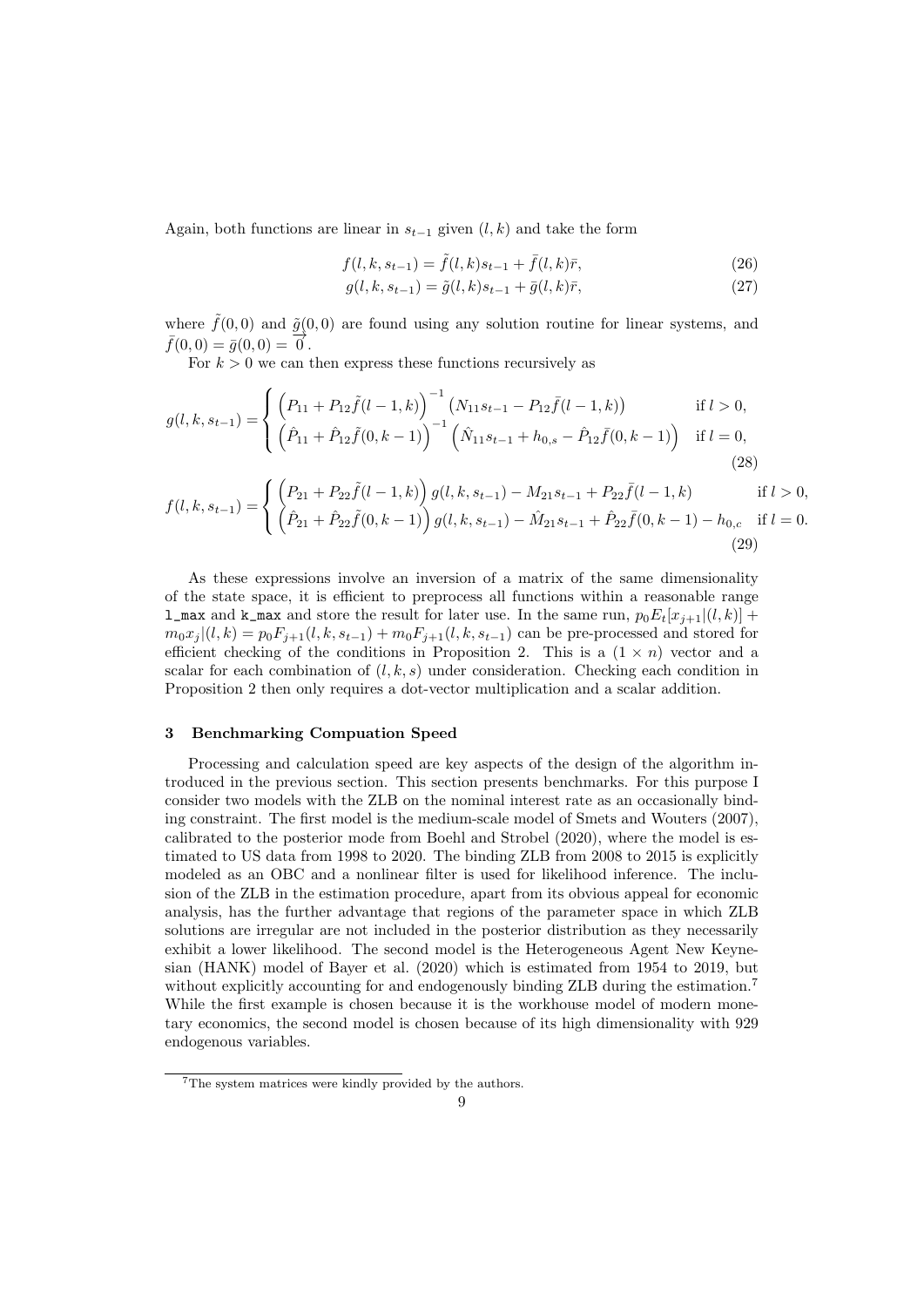Additionally, I provide benchmarks for OccBin (c.f. [Guerrieri and Iacoviello, 2015\)](#page-13-2) which is used frequently in applied work and implemented in Dynare (see [Adjemian et al.,](#page-12-7) [2011\)](#page-12-7). For the benchmarks provided below I use the implementation from [Cuba-Borda](#page-13-13) [et al.](#page-13-13) [\(2019\)](#page-13-13) which goes beyond the standard implementation. In particular, it avoids solving the model and preprocessing the system matrices for every new state. These steps together are accountable for about 9[8](#page-1-0)% of OccBins computation time.<sup>8</sup> I do not benchmark the HANK model as the Dynare preprocessor seems to have problems with handling matrices of this size.

For each exercise I draw 1,000,000 state vectors from a multivariate normal distribution with zero mean and covariance  $\Sigma = 10I_n$ , where n is the number of states. Each sample is passed trough the nonlinear transition function and grouped according to its calculated expected ZLB duration. I set  $1_{\text{max}}=3$  and  $k_{\text{max}}=30$  to cover most cases. If within this range no ZLB equilibrium is found, the sample counts as "No ZLB solution". Note that there are many other reasons why an equilibrium can not be found and a sample may count in this category, e.g. the reversals documented by [Carlstrom et al.](#page-12-8) [\(2015\)](#page-12-8). For OccBin, <nperiods> is also set to 30. Although this causes a small number of samples to not converge, it decreases computation time in favor of Occbin. For the method from Section [2,](#page-3-0) the overall computation times are 155675 draws per second (6.426 seconds in total) for the model of [Smets and Wouters](#page-13-7) [\(2007\)](#page-13-7) and 8219 draws per second (121.67 seconds in total) for the HANK model. OccBin performed 95.7 draws per second for the medium-scale model, whereas total computation took 174.13 minutes.

<span id="page-10-0"></span>

|                     | mean         | std         | $%$ of samples |
|---------------------|--------------|-------------|----------------|
| $k^* = 0$           | 5.435e-06    | $1.262e-05$ | 48.66%         |
| $k^* \in (1, 5)$    | $6.850e-06$  | 4.675e-06   | 5.79%          |
| $k^* \in (6, 10)$   | 9.354e-06    | $6.214e-06$ | $4.34\%$       |
| $k^* \in (11, 15)$  | 8.323e-06    | $4.058e-06$ | 8.33%          |
| $k^* \in (16, 20)$  | 6.975e-06    | 1.386e-06   | 19.99%         |
| $k^* > 20$          | 6.894e-06    | 6.471e-07   | 12.89%         |
| $l^* > 0   k^* > 0$ | $1.410e-0.5$ | 5.777e-06   | 5.69%          |
| No ZLB solution     | 3.784e-05    | 2.307e-06   | $0.00\%$       |
| Total               | 6.424e-06    | 9.137e-06   | 100.00%        |

Table 1: Speed benchmark of the method from Section [2](#page-3-0) for the medium-scale model of [\(Boehl and](#page-12-4) [Strobel, 2020\)](#page-12-4) with 57 variables.

Tables [1](#page-10-0) and [2](#page-11-0) present the results of the benchmarking exercise for the method from Section [2.](#page-3-0) For the medium scale model, in about 50% of the samples the ZLB is not binding. For these cases the calculation takes the least time because the algorithm only has to confirm that the ZLB is not binding within the first  $1$ -max periods. Calculation

Note: The table shows the execution times per state vector in seconds. "No ZLB solution" collects draws for which no solution was found within a maximum of [l\\_max](l_max) and [k\\_max](k_max) periods ahead (two draws in total).

<sup>8</sup>When benchmarking against the original implementation of [Guerrieri and Iacoviello](#page-13-2) [\(2015\)](#page-13-2), the method presented in Section [2](#page-3-0) performs more than 10,000 times faster. For the benchmarks of OccBinn, Matlab version R2019a is used with Dynare 4.6.1.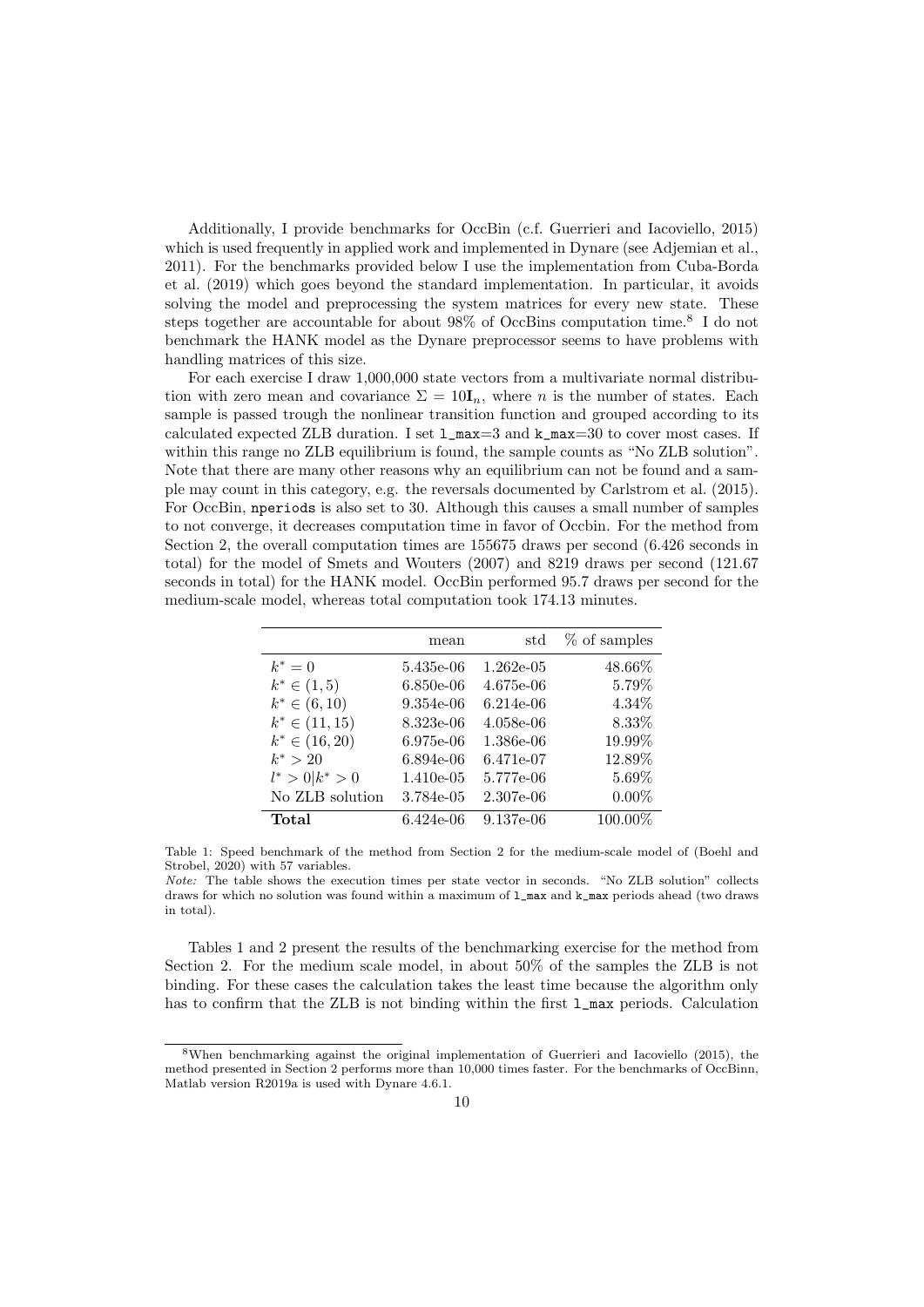time increases with expected ZLB durations, which is an anticipated result given that more guesses are needed. The incremental increase in computation time for higher  $k^*$  is, however, rather marginal. Samples for which no solution could be found take almost four times longer than samples in which the ZLB does not bind, which is due to the fact that for these samples all possible combinations of  $(l^*, k^*)$  have to be ruled out. While for the medium-scale model these are only two samples in total, the HANK model exhibits a more complicated structure which reflects in a higher rate of samples with no solution of about 11%.

<span id="page-11-0"></span>

|                     | mean      | std         | $%$ of samples |
|---------------------|-----------|-------------|----------------|
| $k^* = 0$           | 8.878e-05 | 9.486e-06   | 42.95%         |
| $k^* \in (1, 5)$    | 1.470e-04 | 1.991e-05   | 10.04%         |
| $k^* \in (6, 10)$   | 1.493e-04 | 1.770e-05   | 11.42%         |
| $k^* \in (11, 15)$  | 1.508e-04 | $1.550e-05$ | 8.52%          |
| $k^* \in (16, 20)$  | 1.544e-04 | 3.577e-05   | 4.95%          |
| $k^* > 20$          | 1.549e-04 | $1.429e-05$ | 10.49%         |
| $l^* > 0   k^* > 0$ | 1.765e-04 | $2.104e-05$ | 1.78%          |
| No ZLB solution     | 1.290e-04 | 2.874e-05   | 11.61%         |
| Total               | 1.217e-04 | 3.433e-05   | 100.00%        |

Table 2: Speed benchmark of the method from Section [2](#page-3-0) for the HANK model of [\(Bayer et al., 2020\)](#page-12-0) with 929 variables.

Note: The table shows the execution times per state vector in seconds. "No ZLB solution" collects draws for which no solution was found for a maximum of [l\\_max](l_max) and [k\\_max](k_max) periods ahead.

The comparison of the two tables also documents that the increase in the number of variables reflects less than one-to-one in calculation times. Recall that the first phase of the algorithm – finding  $(l^*, k^*)$  – only requires dot multiplications. In vectorized code such calculations generally scale disproportionate relative to the size of the vectors due to the relative reduction of computational fixed costs. The actual execution of  $f(l^*, k^*)$ and  $g(l^*, k^*)$ , ignoring the additive component, has a maximal complexity of  $O(n^3)$  and is likely to be faster.

Finally, [3](#page-12-9) shows speed benchmarks for OccBin. The exercise reveals that the method from Section [2](#page-3-0) performs more than 1500 times faster than OccBin. Overall, the percentages of draws in each bin are very similar to the percentages in Table [1.](#page-10-0) This confirms that indeed both methods find the same solution, if it is unique. Further, while for the method presented here a draw with an higher  $k^*$  does not seem to bear higher computational costs, computation times for OccBin increase with  $k^*$ . However, the Newton-like method of Occbin seems to require relatively less time to find solutions for draws with  $l > 0$ , while such draws are relatively more expensive for the method presented here. Lastly, for Occbin 0.12% of all draws no solution is found. While this number is already very low, it can be squeezed down to (almost) zero by setting <nperiods> to 100.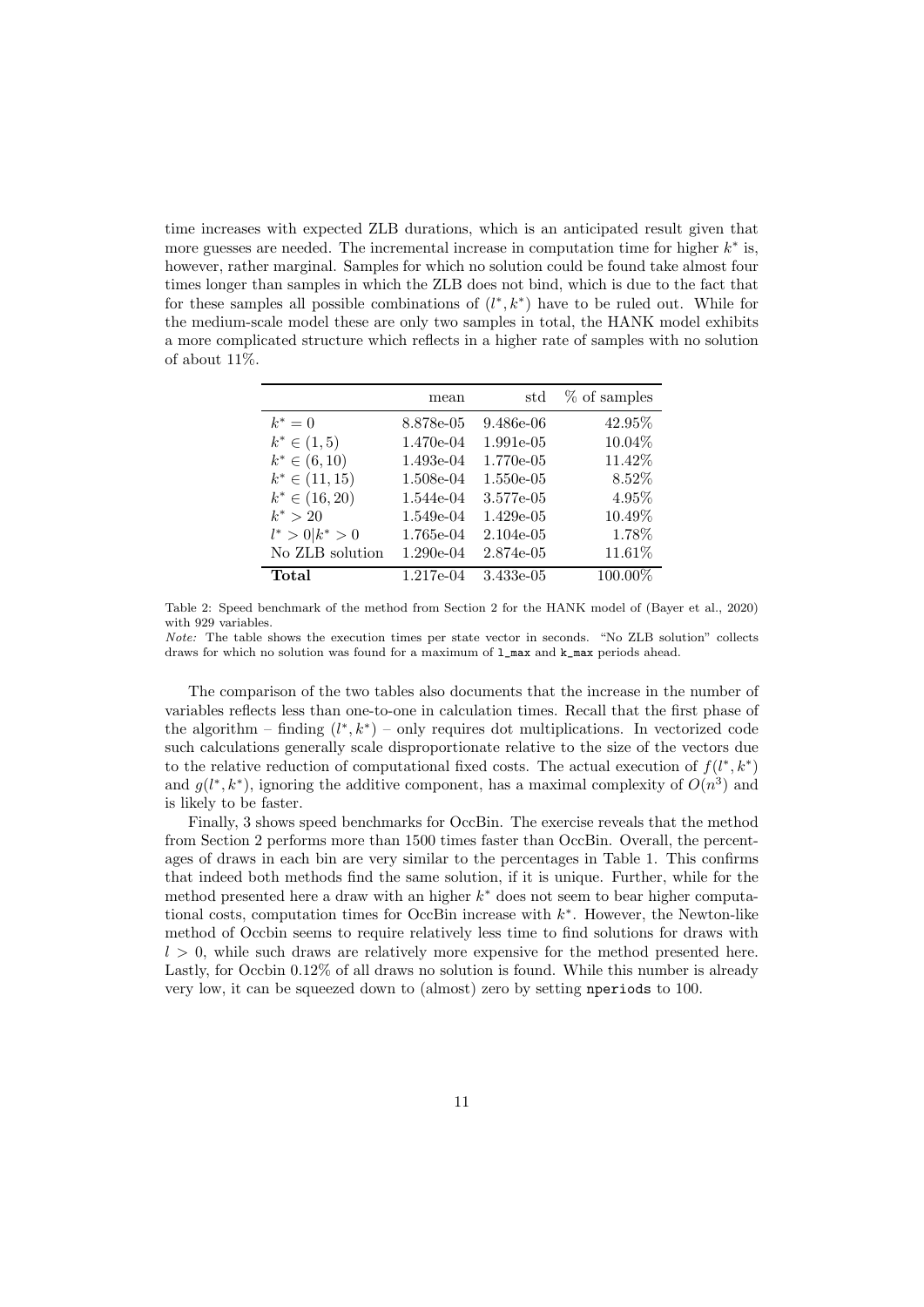<span id="page-12-9"></span>

|                     | mean     | std      | $%$ of samples |
|---------------------|----------|----------|----------------|
| $k^* = 0$           | 0.004080 | 0.000398 | 50.39%         |
| $k^* \in (1, 5)$    | 0.008001 | 0.002042 | 4.59%          |
| $k^* \in (6, 10)$   | 0.012571 | 0.002395 | 4.33%          |
| $k^* \in (11, 15)$  | 0.015785 | 0.002302 | 8.56%          |
| $k^* \in (16, 20)$  | 0.018874 | 0.002732 | 20.77%         |
| $k^* > 20$          | 0.019556 | 0.003229 | $11.25\%$      |
| $l^* > 0   k^* > 0$ | 0.014800 | 0.003345 | 5.96%          |
| No ZLB solution     | 0.009100 | 0.005291 | $0.12\%$       |
| Total               | 0.010449 | 0.007152 | 100.00%        |

Table 3: Speed benchmark of OccBin19 [\(Guerrieri and Iacoviello, 2015;](#page-13-2) [Cuba-Borda et al., 2019\)](#page-13-13) for the medium-scale model of [\(Boehl and Strobel, 2020\)](#page-12-4).

Note: The table shows the execution times per state vector in seconds. "No ZLB solution" collects all draws for which the iterative method either did not converge, or where a higher number of  $l + k$  than <nperiods> was called during the iterative procedure.

# <span id="page-12-2"></span>4 Conclusion

This paper presents a fast and robust solution method for macroeconomic models with occasionally binding constraints. I transform the linearized equilibrium conditions into an extended reduced-form system that depends only on the initial states and the expected number of periods at the constraint. This allows for a very efficient computation of the solution. Speed benchmarks confirm very fast computation times even for largescale models with heterogeneous agents and almost 1000 variables. The method performs more than 1500 times faster than OccBin [\(Guerrieri and Iacoviello, 2015\)](#page-13-2). The work in [Boehl et al.](#page-12-5) [\(2020\)](#page-12-5); [Boehl and Strobel](#page-12-4) [\(2020\)](#page-12-4) confirms that the proposed method, when combined with a nonlinear filter for likelihood inference, enables the estimation of largescale dynamic models while fully accounting for an endogenously binding zero lower bound on nominal interest rates during the estimation procedure.

#### References

- <span id="page-12-7"></span>Adjemian, S., Bastani, H., Juillard, M., Karam´e, F., Maih, J., Mihoubi, F., Perendia, G., Pfeifer, J., Ratto, M., Villemot, S., 2011. Dynare: Reference Manual Version 4. Dynare Working Papers 1. CEPREMAP.
- <span id="page-12-0"></span>Bayer, C., Born, B., Luetticke, R., 2020. Shocks, Frictions, and Inequality in US Business Cycles. CEPR Discussion Papers 14364.
- <span id="page-12-3"></span>Binder, M., Pesaran, M.H., 1995. Multivariate rational expectations models and macroeconometric modelling: A review and some new results. Handbook of applied econometrics 1, 139–187.

<span id="page-12-5"></span>Boehl, G., Goy, G., Strobel, F., 2020. A structural investigation of quantitative easing. IMFS Working Paper Series 142. Goethe University Frankfurt, Institute for Monetary and Financial Stability (IMFS).

<span id="page-12-6"></span>Boehl, G., Lieberknecht, P., 2021. The Hockey Stick Phillips Curve and the Zero Lower Bound. Technical Report. URL: <https://gregorboehl.com>.

<span id="page-12-4"></span>Boehl, G., Strobel, F., 2020. US business cycle dynamics at the zero lower bound. IMFS Working Paper Series 143. Goethe University Frankfurt, Institute for Monetary and Financial Stability (IMFS).

<span id="page-12-8"></span>Carlstrom, C.T., Fuerst, T.S., Paustian, M., 2015. Inflation and output in new keynesian models with a transient interest rate peg. Journal of Monetary Economics 76, 230–243.

<span id="page-12-1"></span>Coenen, G., Orphanides, A., Wieland, V., 2004. Price stability and monetary policy effectiveness when nominal interest rates are bounded at zero. Advances in Macroeconomics 4.